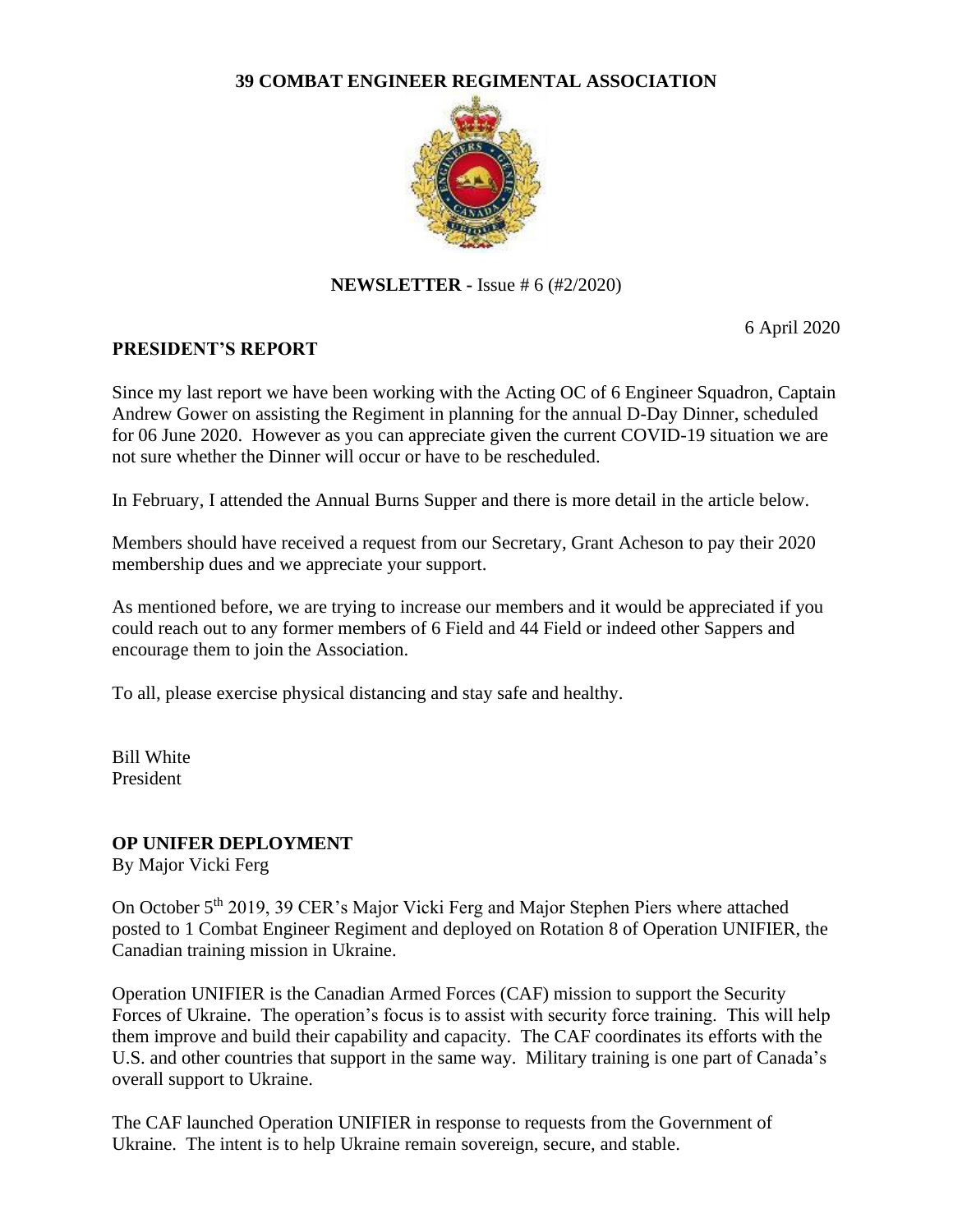The training mission harmonizes its efforts with other nations through a Multinational Joint Commission. This commission includes Canada, Lithuania, Poland, Ukraine, the United Kingdom, the United States, Denmark and Sweden. Canada became a member in January 2015. It co-chairs the Sub-Committee on Military Policing with Ukraine.

Major Ferg is currently working as the Chief of Staff to the Multinational Coordination Cell (MCC). "I call myself "Major Meetings", but the reality is the MCC links those allied nations that are in Ukraine providing security force capacity building. For me a good day is when I can connect allies that will be working on the same type of training or in the same location." The MCC is where the Security Forces of Ukraine can bring their tactical level training needs and the allies can meet and decide who could best fill that need. In addition to coordinating training the MCC looks at the effectiveness of the capacity building efforts, "as the allied training missions have matured we can start to look up from the tactical level training and assist with developing the operational and strategic capacity of the Security Forces from a Soviet style forces into one that would be NATO interoperable."

Maj Piers is currently the Officer Commanding of the Armed Forces Ukraine (AFU) Officer and Non Commissioned Officer (NCO) Development Group. He oversees a team of 25 Officers and NCOs with a task to assist and mentor Ukrainian Instructors in the delivery of individual training to future and emerging Officers and NCOs of the AFU. The Canadian Team's primary focus is to assist the Ukrainian instructors and students in learning NATO compatible tactics and doctrine. Topics include planning, navigation, and profession at arms. Broken down into 5 dispersed training teams, Maj Piers has teams in training bases throughout Ukraine including the National Army Academy in L'VIV. During Rotation 8 the main emphasis was placed on collaborative courseware development linking NATO compatible points of instruction with a Canadian framework and Ukrainian content. The Canadian Teams also assisted the AFU cadres conduct individual instructor standardization training, scheduling, and implementing a robust end course review program to take lessons learned from the students and integrate them into the next serial. Inherent with these types of missions, relationship building centered on collaboration and respect are key to their success.

With so many allied nations involved the environment can be become very complex but in the end it comes down to soldiers helping soldiers at all levels. Sharing ideas and best practices in developing and sustaining a professional military ready to defend the ideals of freedom and sovereignty.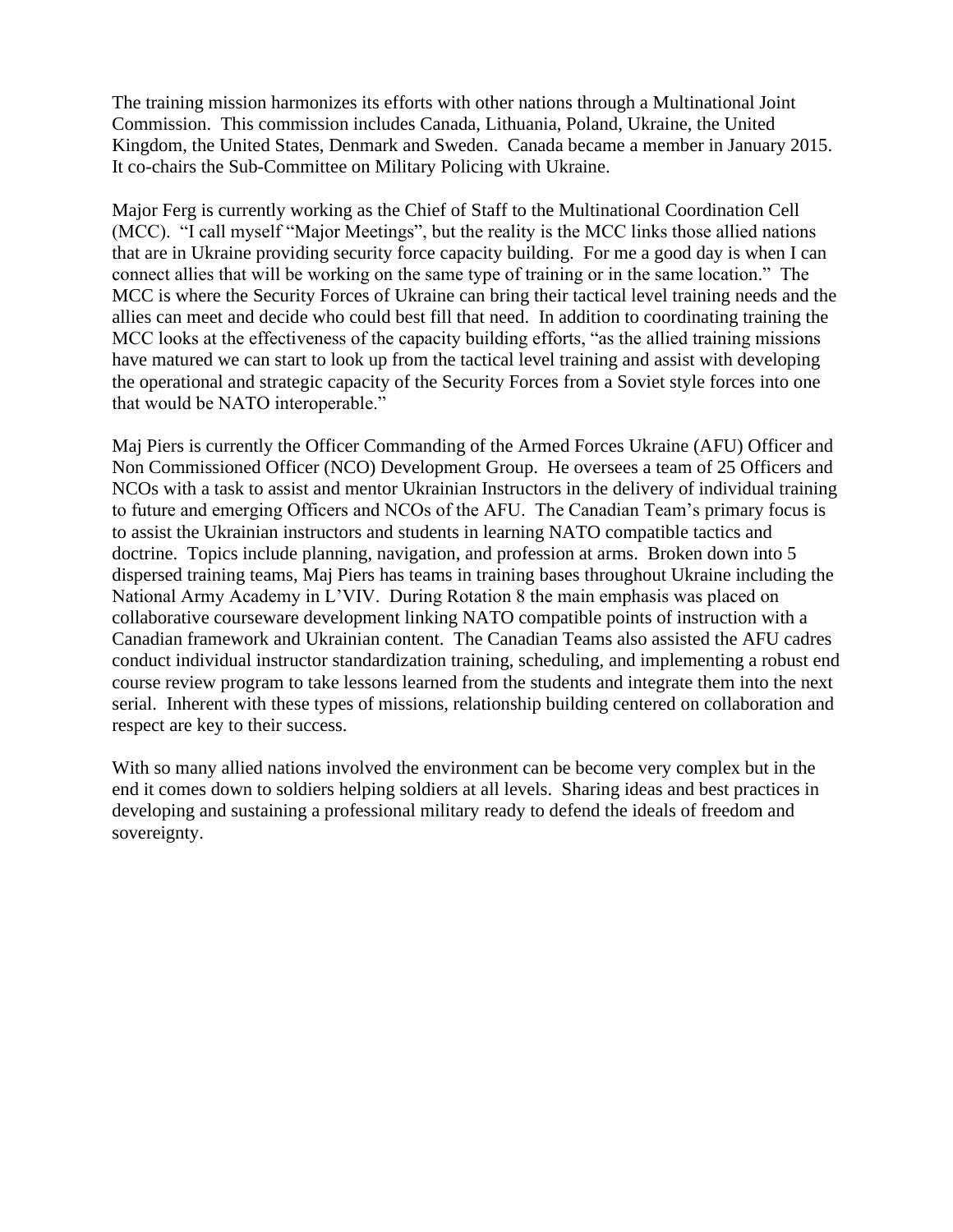

Maj Ferg and Maj Piers in Sofiyivska Square, downtown Kyiv.



to Security Force Capacity embers of TFU (Task Force Ukraine) also participate in outreach activities; pictured here Maj Piers speaks rs from the Ukrainian Leadership This academy's mission is "to  $\frac{1}{2}$ ence the underlying social processes in the Ukrain an society by forming a generation of young people who take responsibility for our nation and have the  $\ddot{\text{skills}}$  for this."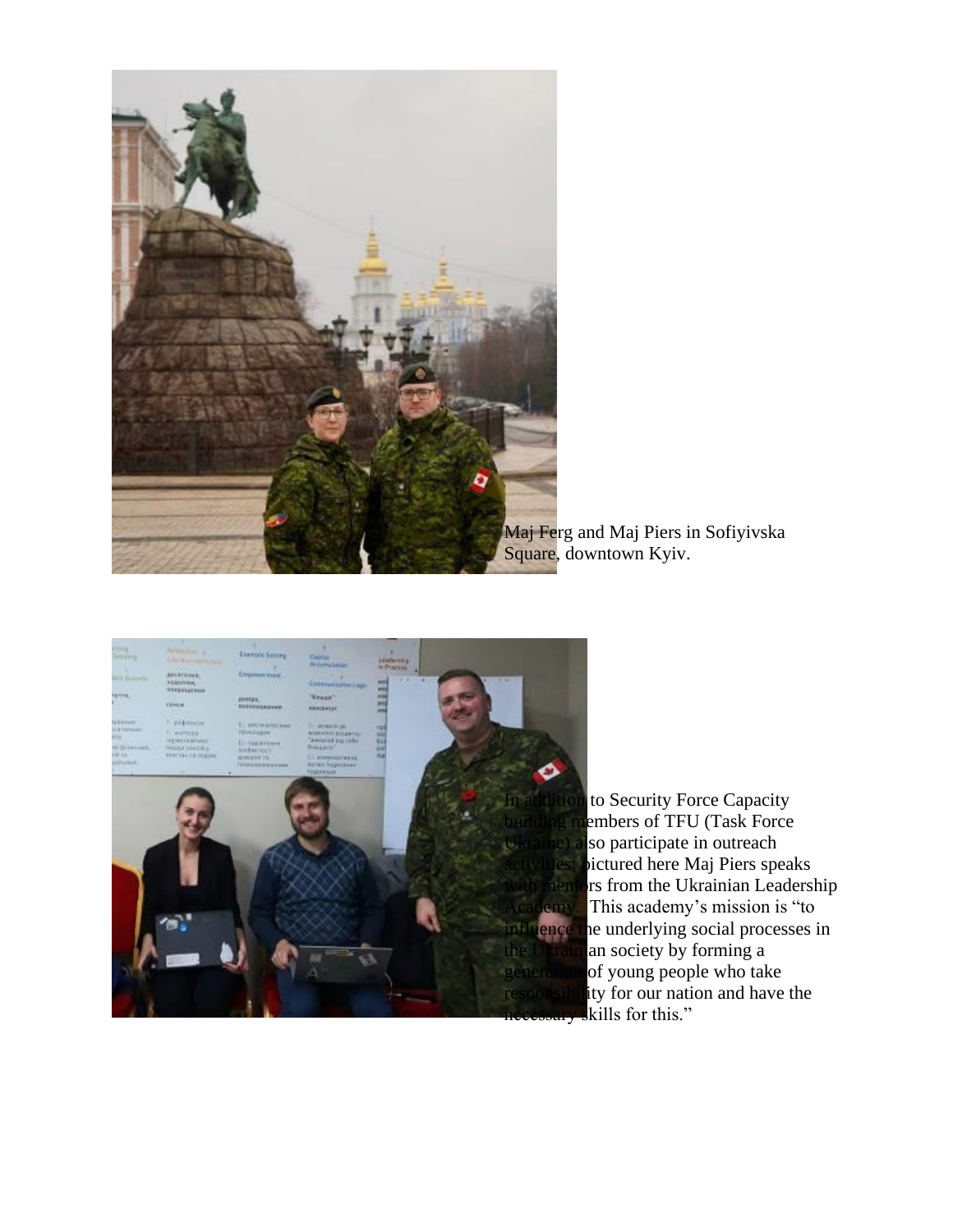

Maj Ferg working in the Multinational Coordination Cell during a meeting with Ukrainian Land Forces, as they present their orders to convert a Brigade Tactical Group to be NATO interoperable within a two year period and request assistance from their allies.

**39 CER CHAPLAIN**



The Rev. Major Gavin Robertson joined the Canadian Forces in 1998, serving as Chaplain to the 44 Field Engineer Squadron in Trail. Padre Robertson remained in that position for 10 years, whereupon he became Chaplain to the newly formed 39 Combat Engineer Regiment. In total, Padre Robertson served as Chaplain to the Engineers for 21 years — a matter of great personal pride and satisfaction. In 2019 Padre Robertson was promoted and appointed Chaplain to the 39 Canadian Brigade Group. In this role, Padre Robertson serves as Padre to 39 Brigade HQ, supports the Brigade Commander on matters of ethics and morale, provides direction and support to the other Chaplains in the Brigade, and oversees the Chaplain recruiting effort. Padre Robertson is also presently serving as (acting) Deputy 3 Division Chaplain. While Padre Robertson's current duties tend to be more administrative in nature, he will always remember the great times he had providing a Spiritual presence to the Engineers, on range shoots, bridge builds and as they invented many and various ways to blow things up. Until the Regiment secures a replacement, Padre Robertson is still supporting the regiment however possible.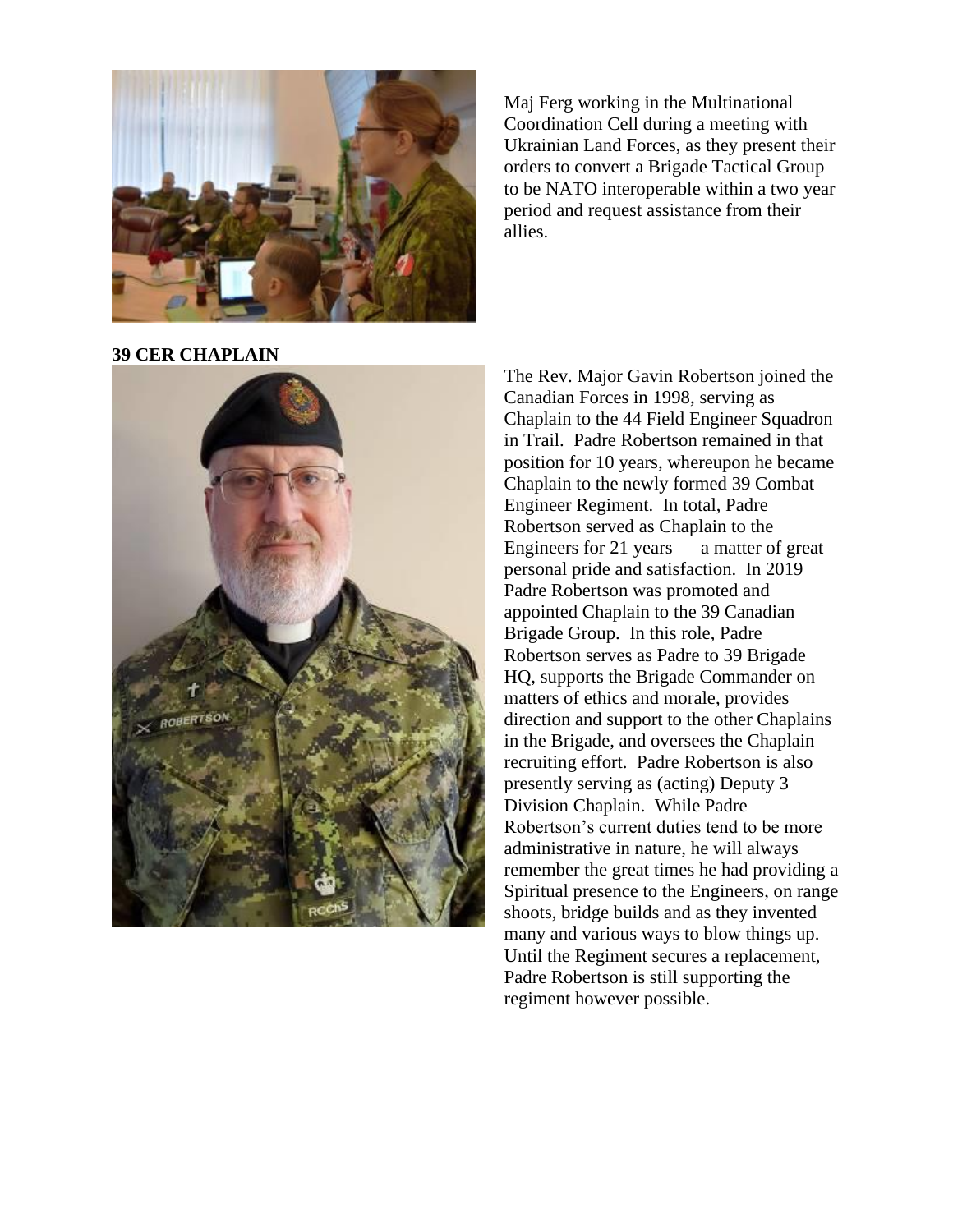# **POLAR BEAR SWIM**

(As reported in the Trail Times)

Polar Bear Swim, a refreshing opening to the new year**.** The annual plunge provides an invigorating start to the new year.



A total of 122 daring souls took the plunge at Gyro Park on Wednesday to ring in 2020

One-hundred and twenty-two people ushered in an invigorating New Year at Gyro Park Wednesday at noon, all participating in Trail's 44-Engineer Squadron's 32nd annual Polar Bear Swim.

About 350 spectators also showed up to catch a glimpse of the yearly plunge into a frigid Columbia River, and enjoy refreshments by the fire.

With the water at about 4 C, and the ambient temperature at 1 C, a search-and-rescue boat poised just off shore, first aid attendants nearby, and a roaring bonfire, Master Warrant Officer Shane Batch counted down from 10, before the mass of swimmers rushed into the water. Many exited even faster, but a few lingered, soaking up the moment and reflecting on 2019, while looking forward, optimistic and hopeful, to 2020 and the next decade.



Brad Buskey and Darrin Kissock ring in a refreshing new year at the 44-Engineer Squadron's Polar Bear Swim at Gyro Park on Wednesday.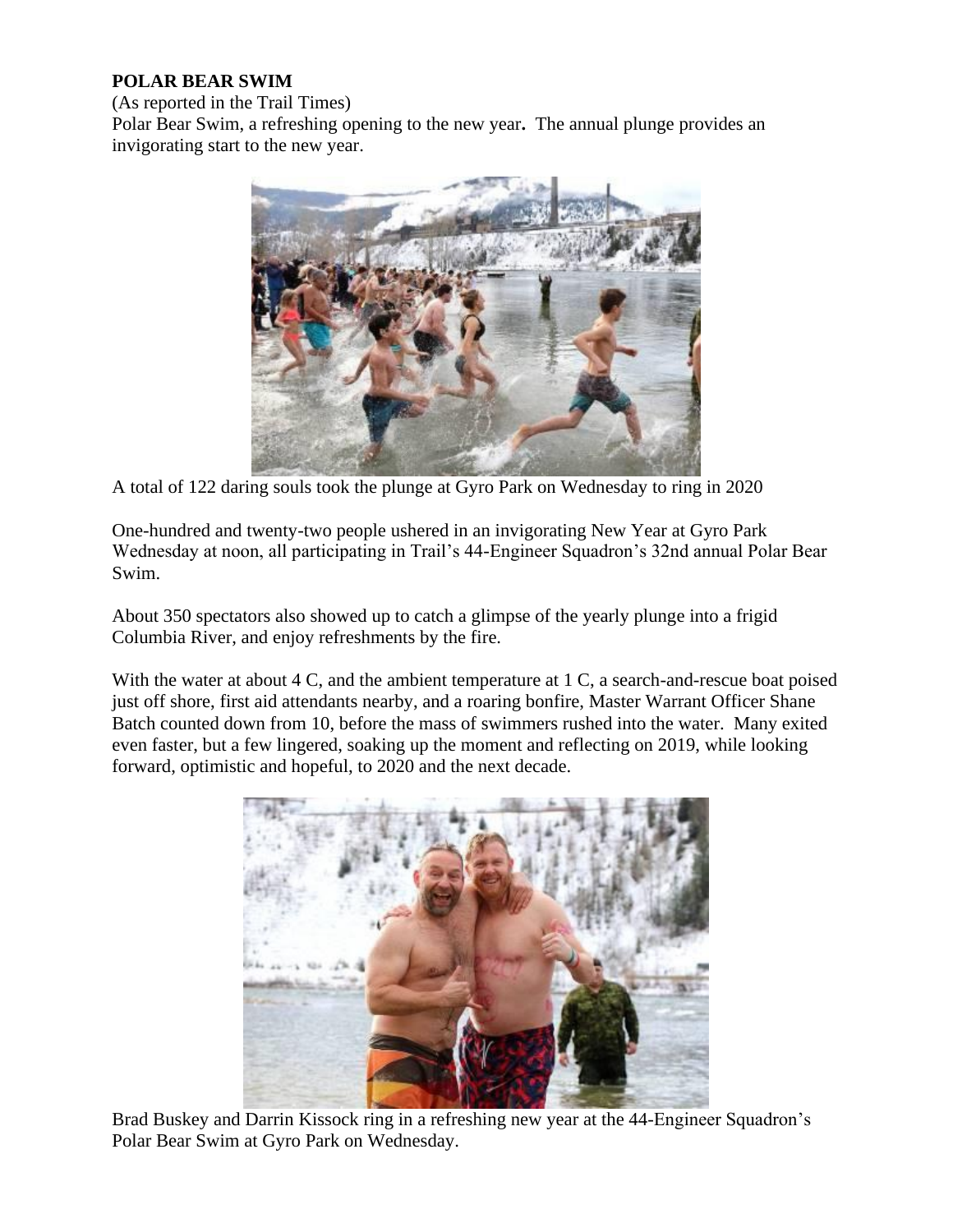# **EX FROZEN SAPPER**

Local Army Reserve Conducts Winter Training Exercise By Major Nils French (as reported in the Rossland News and Trail Times)

Trail B.C.--Soldiers of the local 44th Engineer Squadron conducted a four-day training exercise in the Trail area from 20-24 February involving more than 50 participants.

Over the course of the exercise, Squadron members from across the Kootenays practiced a number of key skills for winter operations. They were joined by other Canadian Army Reservists from the lower mainland who are part of their parent unit, 39 Combat Engineer Regiment.

Training included the use of winter gear including arctic tents, snowmobiles, specialized toboggans for hauling equipment, and military issue cold weather clothing. The exercise was the last step in granting the soldiers the Canadian Army Basic Winter Warfare qualification and included training in cold weather survival, camouflage and concealment, snow shelter construction, and navigation in winter conditions. The soldiers, who live and work in the Kootenays and serve part-time in the Canadian Armed Forces, also conducted a live-fire weapons range and demolitions training with satchel charges of plastic explosives. Several of the exercise participants joined the Army Reserve as recently as this past spring and completed basic training over the summer as part of the Army's Full Time Summer Employment program. These newer members found the exercise extremely valuable.



The Squadron Commander, Major Nils French of Rossland, noted that winter warfare is a core skill for the Canadian Army and the ability to operate in winter conditions is of particular importance in the Kootenays.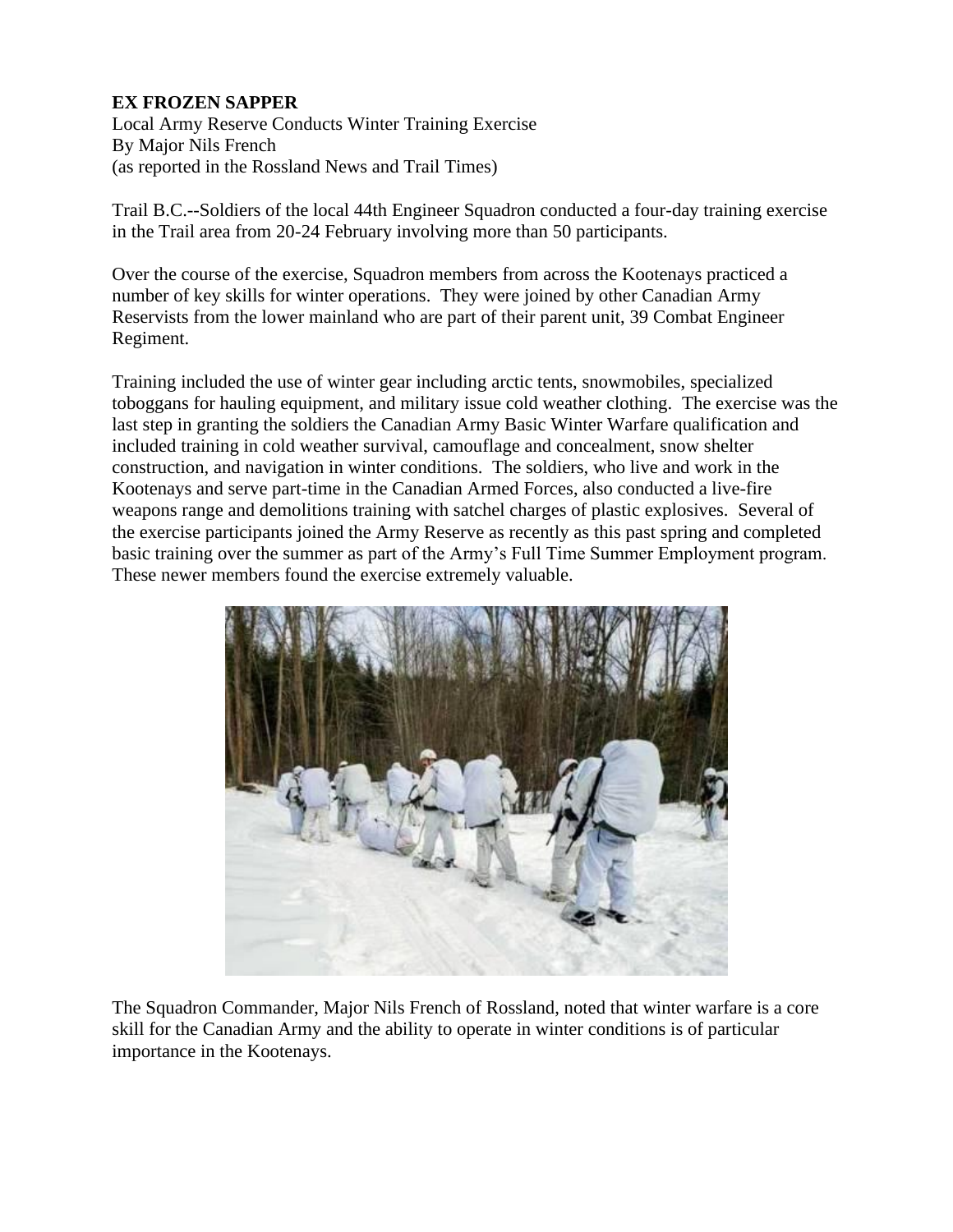

Throughout the exercise the squadron used their fleet of Specialist Equipment Vehicles. The SEVs are 5-ton off-road trucks configured to carry nine soldiers as well as a wide array of equipment. Several members of the squadron had completed air brake and class 3 driver training earlier in the year and were able to put their new skills to work during the exercise.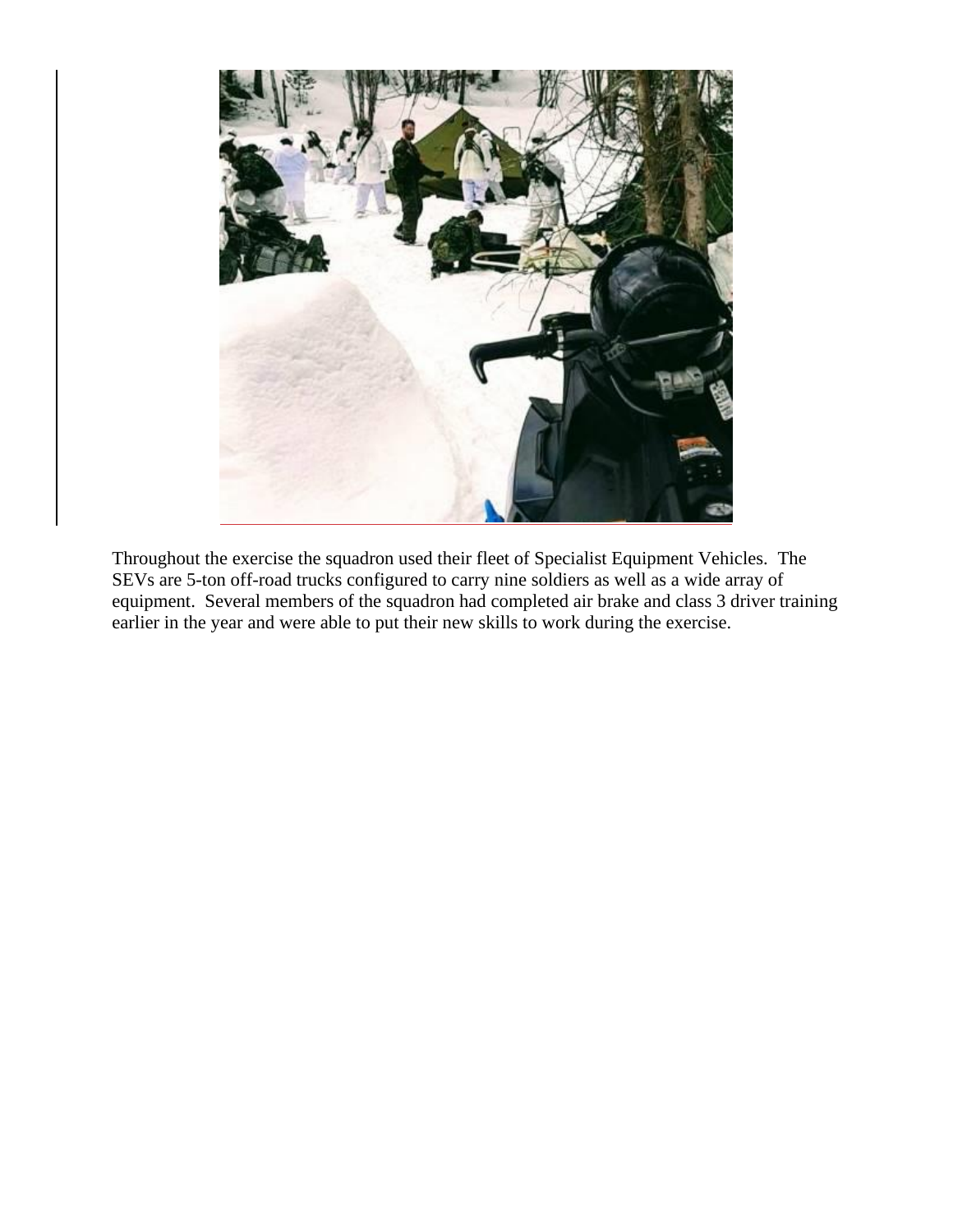#### **Robbie Burns Supper 2020**

The annual Burns Supper was held at the Lt Col J.P. Fell Armoury, North Vancouver on Saturday 01 February 2020.

This is the main fund raising event for the JP Fell Pipe Band. The supper was well attended by members of the 39 CER Association, 6 Field Engineer Squadron Museum Association, 6 Engineer Squadron and 2573 (6 Engineer Squadron) RCACC.

There was great food including a wee bit o' haggis, along with some great Scottish pipe music including pibroch. The Pipe Band, at the end of their set, marched off playing Wings.



Drum Major Doug Drysdale gives the toast to the Haggis The JP Fell Pipe Band







Hon Col Bill Diamond and Audrey BGen Jerry Silva (ret'd) and Carla Krens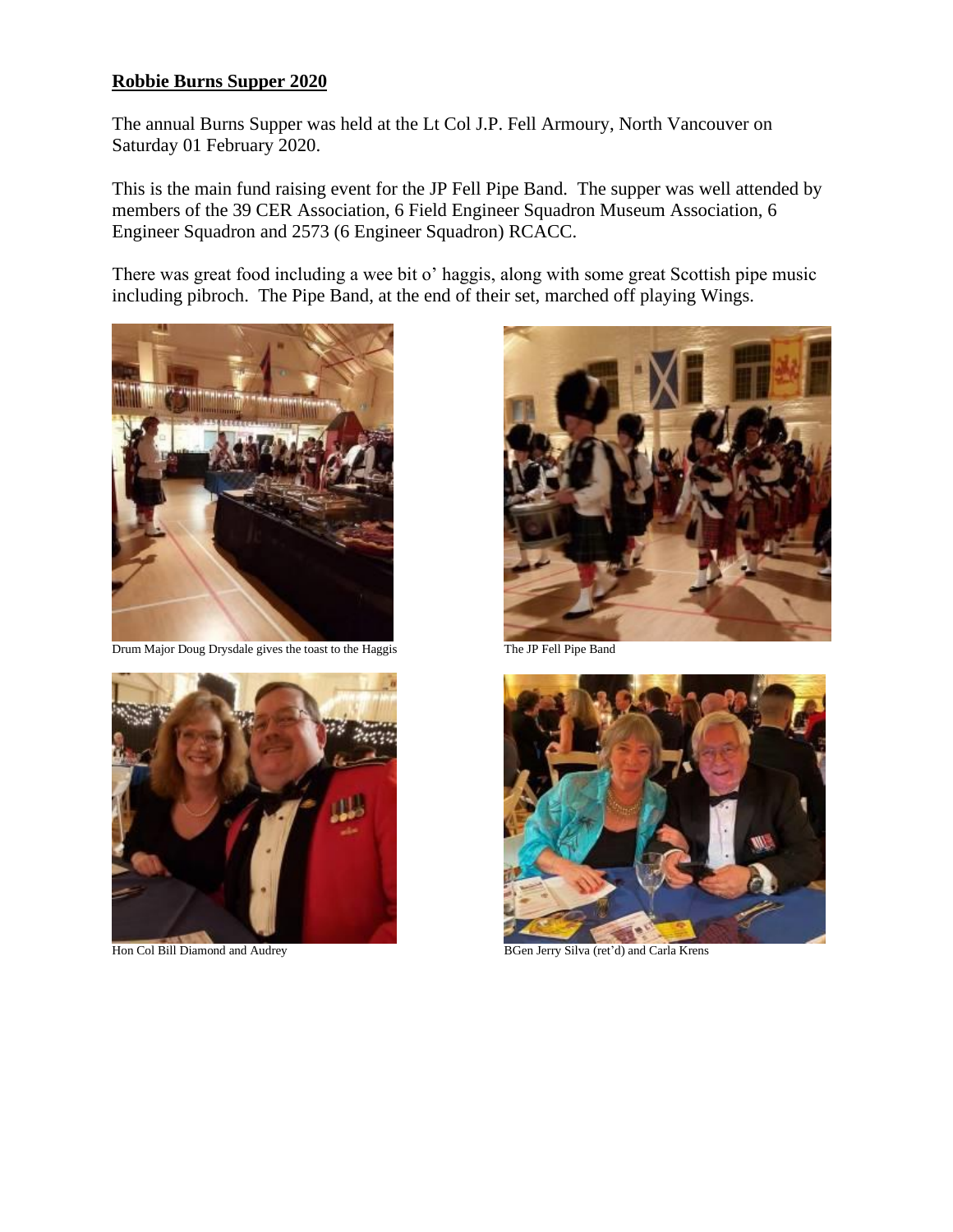

Group with Maj Geoff Dyer (ret'd), Ptes Giesbrecht & Hudec Group with Capt Knoll, 2Lt Sidhu and Cpl Wotherspoon







Sergeants Monty Black (ret'd) and Savage Bill White, President and SSM Craig MacLeod

#### **MUSEUM UPDATE – MARCH 1, 2020**

Feb was another busy month in the museum. A full wall diorama of WW I training at the armoury was installed. A start was made on a special shadow-box exhibit for Lt Col J.P Fell. A special visit by recruits undergoing training in the armoury. The website was transitioned into a Regiment Museum website.

**WW I Diorama**: To recognize the unit's role in training more than 4000 engineers during WW I we devoted an entire wall to a diorama showing WW I Training at the armoury.

**Lt Col Fell Exhibit**: Lt Col J.P. Fell was instrumental in forming 6 Field Company, Canadian Engineers and was the first Commanding Officer. The armoury is named after him. At the suggestion of one of our visitors, we have assembled much of the existing memorabilia to one location and making it a focal point.

**Recruit Course Visit:** On February 29 a group undertaking recruit training at the armoury visited the museum and the Royal Engineer Cabin for almost an hour. Many indicated a continued interest and we will arrange another, longer visit.

**Website Changes**: The Regiment has made application to the Directorate of History and Heritage to authorize and certify 39 CER Museum as an official military museum. In preparation for the change of status, we have upgraded our website to a regimental site that offers information on the museums, displays and news of the entire Regiment. Please note that the website is under construction and there is much more to come. Visit at:<http://www.39cer-museum.net/index.html>